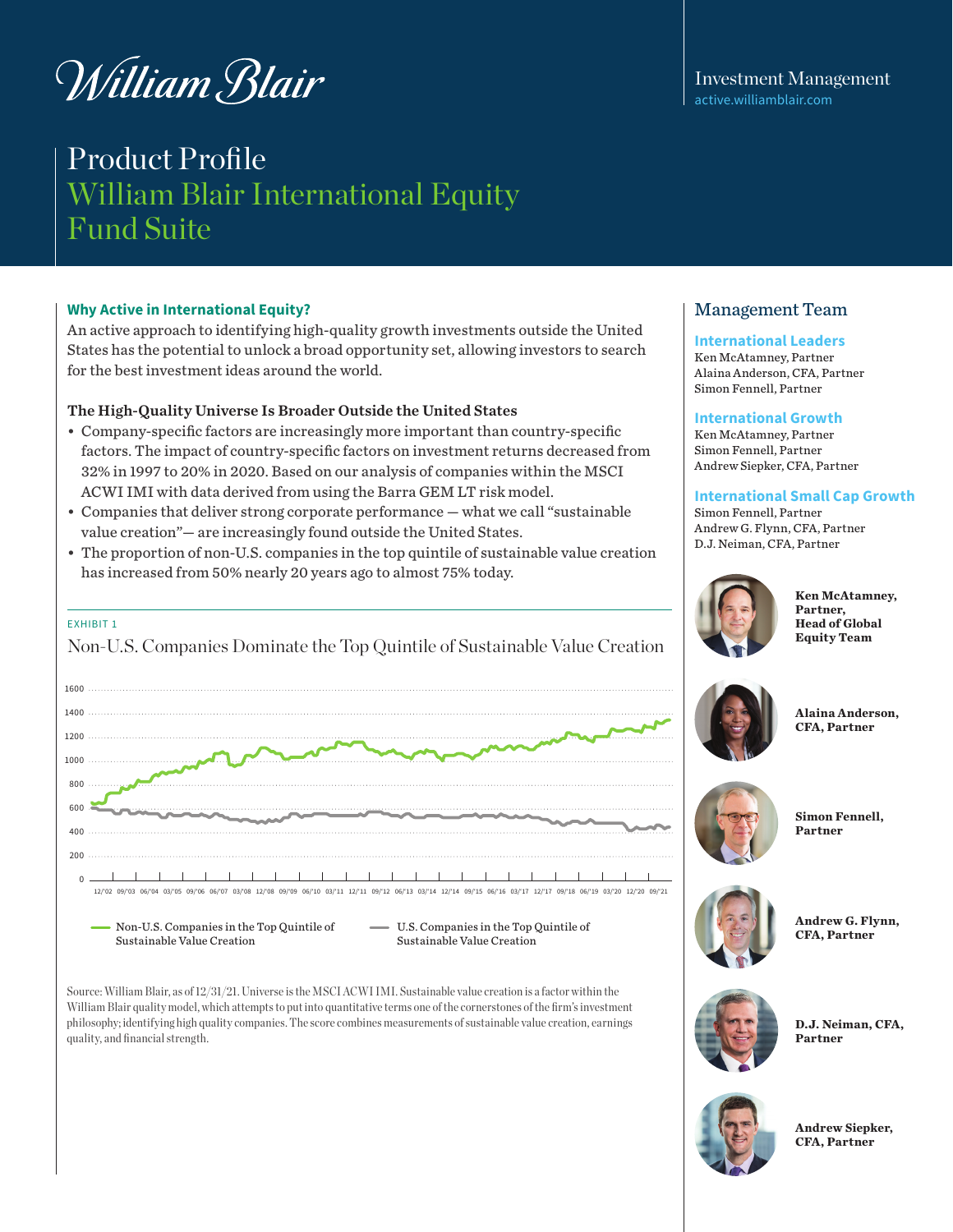# **Why William Blair for International Equities?**

# One Global, Integrated Platform

- We invest in international equities through an integrated global platform that drives the same focus on sustainable value creation, research, investment process, sell disciplines, and stock selection process for all international funds.
- Our team of seasoned fundamental analysts works together with portfolio managers, systematic analysts, strategists and traders, all of whom provide essential inputs to our investment process.
- Our international universe draws from a common pool of quality growth companies, creating synergies and cross-pollination of ideas. Our range of international strategies (see page 3) reflects the attractiveness of the opportunity set, as well as the breadth and depth of our team's research.

# Focus on Quality and Sustainable Value Creation

- Our fundamental research focuses on assessing sustainable value creation drivers, management quality, competitive advantages, growth prospects, and environmental, social, and governance (ESG) factors.
- We believe that constructing portfolios around companies with sustainable value creation characteristics creates the potential for strong risk-adjusted performance.
- Companies with industry-leading returns on capital and sustainable competitive advantages have produced strong relative returns, generated attractive risk-adjusted returns, and helped protect capital in down markets.

# Depth and Breadth of Research

- Our investment decisions are informed by quantitative screens for quality and growth metrics as well as qualitative inputs from our global sector analysts.
- Our research analysts incorporate ESG analysis holistically in their evaluation of companies, focusing on material ESG risks and opportunities. We leverage our proprietary materiality map and ESG scores in our investment process.
- We meet with companies on the ground and engage with company managements on a regular basis.
- Quantitative tools and our proprietary technology platform "Summit" are competitive advantages as they help our fundamental analysts be more effective, targeted, and provide unbiased insights.

# Diversified Portfolio

Investors may be handicapping their return potential by not looking abroad for growth. More than ever, international stocks are an important part of a diversified portfolio.

Our Team: By the Numbers As of December 31, 2021

\$43.04B

assets we manage in international securities across all strategies

15 + 12

number of research analysts and research associates

11/14 Average tenure of analyst

(William Blair/Industry)

# 25+

years investing international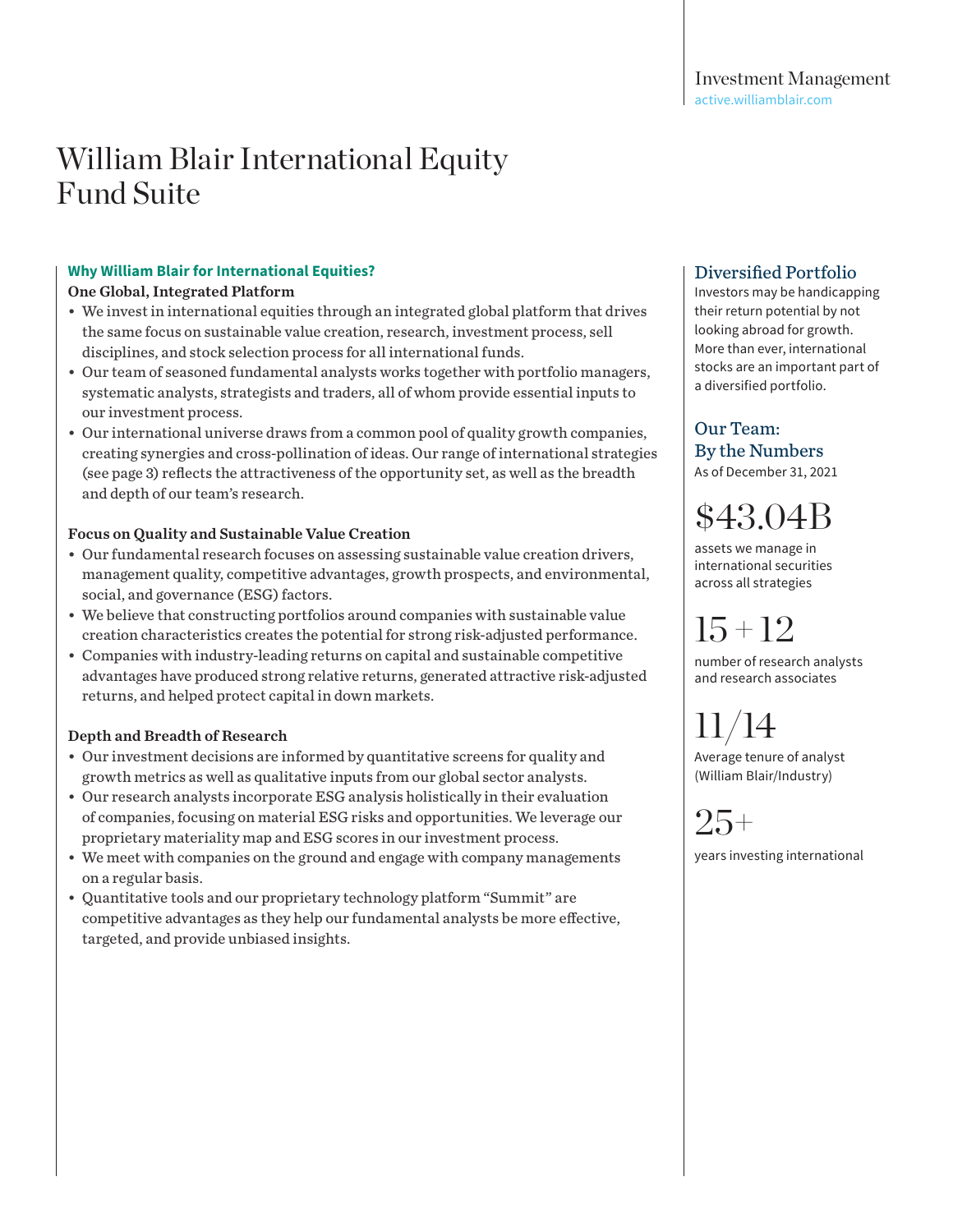### **William Blair's International Equity Fund Suite**

We manage our international strategies with a common investment team, philosophy, and process.

#### EXHIBIT 3

International Equity Strategies



| <b>OVERLAP RANGE</b>                                | INT'L<br><b>LEADERS1</b> | INT'L<br><b>GROWTH</b> | <b>INT'L SMALL</b><br><b>CAP GROWTH</b> |
|-----------------------------------------------------|--------------------------|------------------------|-----------------------------------------|
| % of Int'l Leaders<br>that Overlaps                 |                          | $30 - 60$              | $0 - 5$                                 |
| % of Int'l Growth<br>that Overlaps                  | 55-95                    |                        | $30 - 65$                               |
| % of Int'l Small Cap<br><b>Growth that Overlaps</b> | $0 - 5$                  | $5 - 15$               |                                         |

Data as of December 31, 2021.

Source: William Blair. For illustrative purposes only. Holdings and characteristics are subject to change.

1 ADR strategy available for SMA investors.

# EXHIBIT 4

# William Blair International Equity Fund Characteristics

|                                   | <b>INTERNATIONAL LEADERS</b>                                                                                                                       | <b>INTERNATIONAL GROWTH2</b>                                                                                                                                                                         | <b>INTERNATIONAL SMALL CAP GROWTH</b>                                                                           |
|-----------------------------------|----------------------------------------------------------------------------------------------------------------------------------------------------|------------------------------------------------------------------------------------------------------------------------------------------------------------------------------------------------------|-----------------------------------------------------------------------------------------------------------------|
| <b>Scope</b>                      | High-conviction international<br>portfolio of leading companies<br>diversified across market cap,<br>region, industry, and corporate<br>lifecycle. | Broad international portfolio of<br>stocks diversified across market<br>cap, region, industry, and corporate<br>lifecycle with a structural weight<br>to emerging market and small-cap<br>companies. | International small-cap portfolio<br>of stocks diversified across region,<br>industry, and corporate lifecycle. |
| <b>Benchmark</b>                  | MSCI AC World ex-US IMI (Net)                                                                                                                      | MSCI AC World ex-US IMI (Net)                                                                                                                                                                        | MSCI AC World ex-US Small Cap (Net)                                                                             |
| <b>Market Capitalization</b>      | All Cap                                                                                                                                            | All Cap                                                                                                                                                                                              | Small Cap                                                                                                       |
| <b>Mutual Fund I Share Ticker</b> | WILIX                                                                                                                                              | <b>BIGIX</b>                                                                                                                                                                                         | <b>WISIX</b>                                                                                                    |

2 Closed to new investors but available on select platforms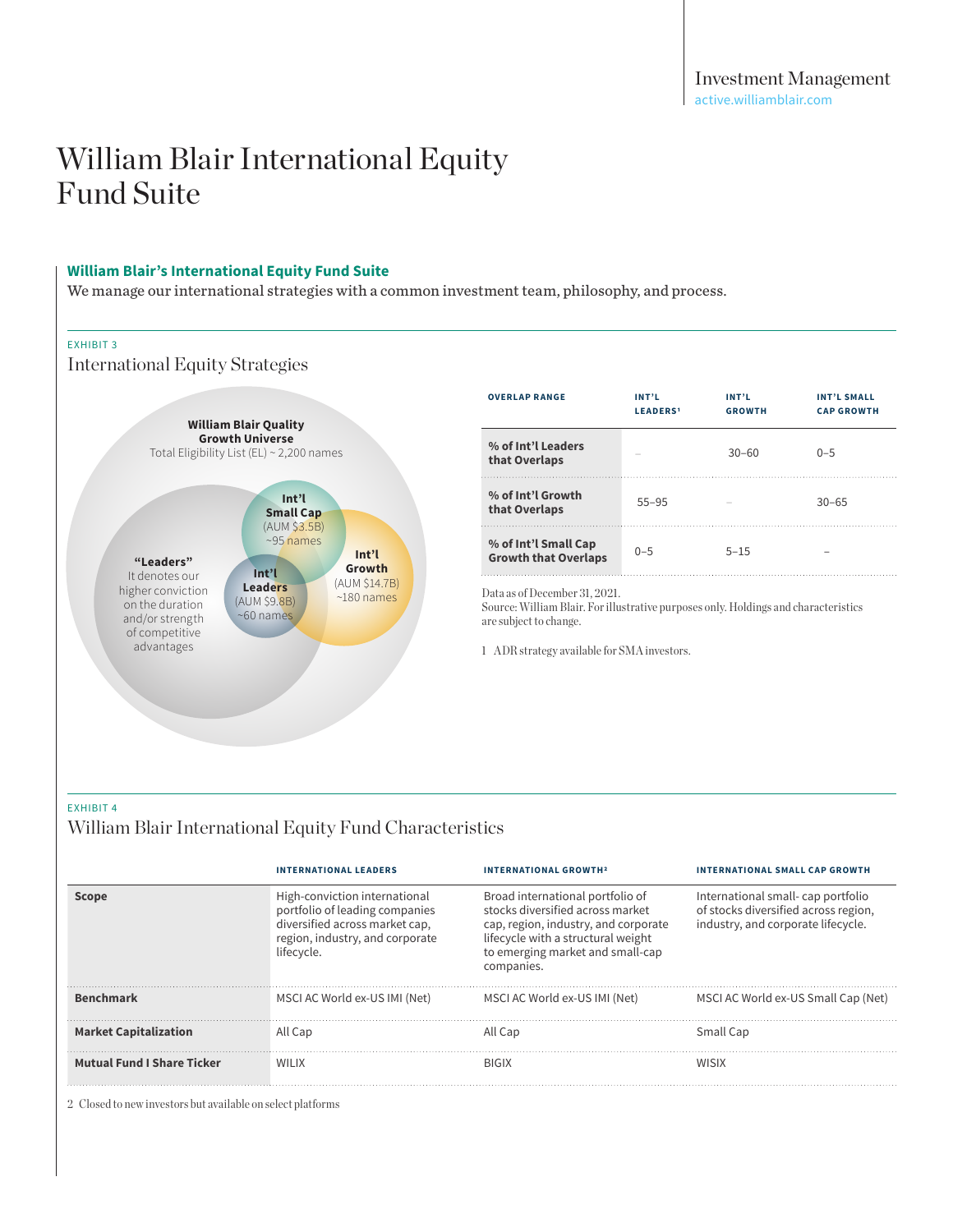# **Why William Blair?**

### Structure

• We are an independent, 100% active employee-owned firm with no distractions from our sole priority: creating strong, risk-adjusted returns for our clients.

#### Culture

• We evolve to meet our clients' needs while remaining true to our core investment strengths and maintaining our uncompromising integrity.

### Approach

• Our autonomous investment teams have the freedom and flexibility to deliver high-conviction active management in a consistent, repeatable process.

# ESG Integration

• Leveraging our proprietary materiality framework, ESG considerations are holistically integrated in our fundamental analysis and aligned with our pursuit of better risk-adjusted returns over the long-term.

# Active Never Rests $TM$

- We have 53 dedicated research analysts and 36 portfolio managers, and 37 of our 89 analysts and portfolio managers are partners (as of 12/31/21).
- Our ownership structure and career advancement opportunities help us retain top talent, ensuring our best investment minds are working on your behalf.

# Why International Equity Now?

To read our latest international equity insights go to ou[r](https://active.williamblair.com/category/global-equity/) *[blog](https://active.williamblair.com/category/global-equity/)* or visit *[active.williamblair.com](http://active.williamblair.com)*.

# **Investment Management**



**100% Active Employee-Owned** Our interests align with yours. **Dynamic and Stable** Our investment teams maintain continuity.